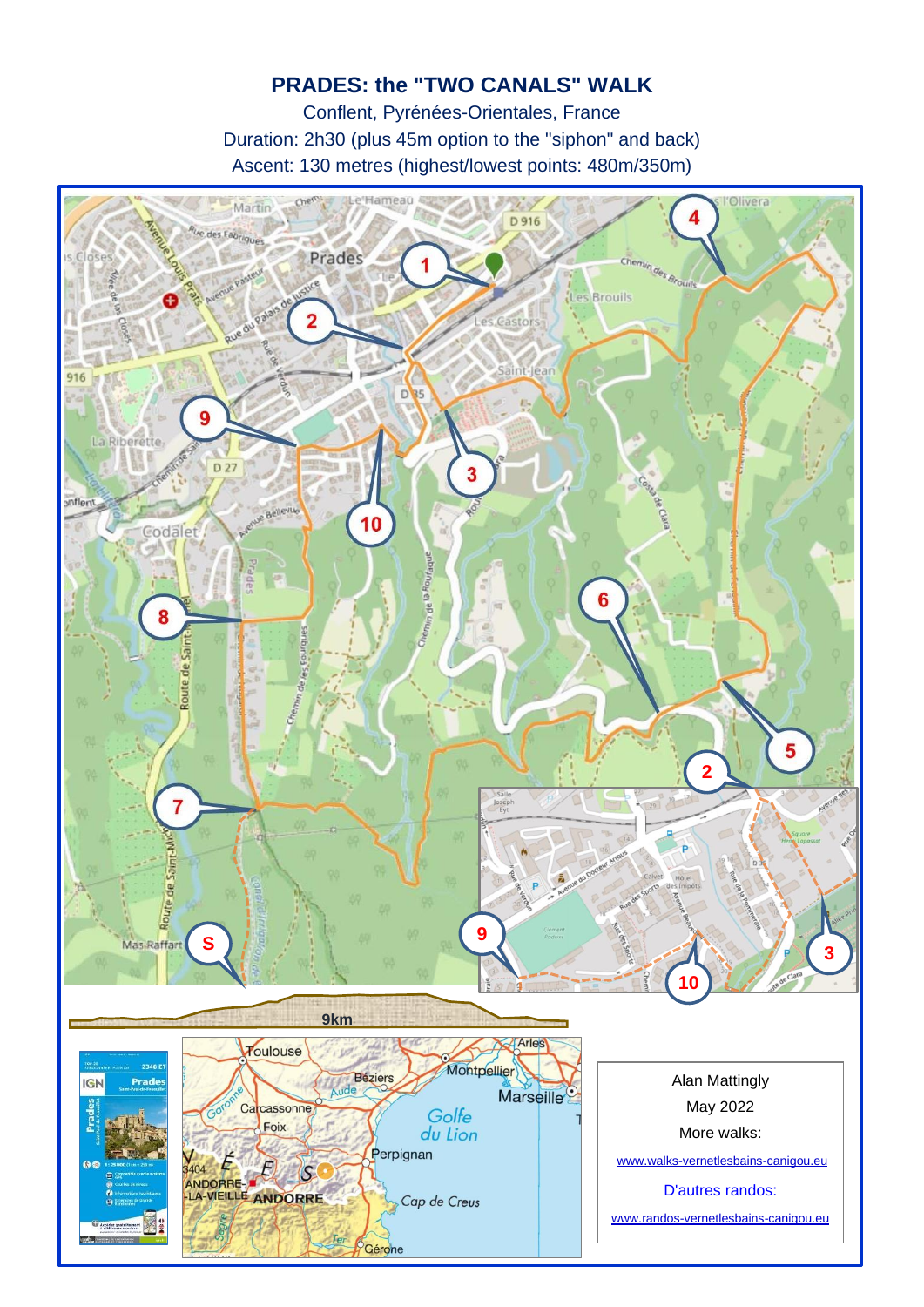*A pleasant but relatively short and easy walk, which connects paths on two irrigation canals to the south of Prades, below the Canigou massif in Conflent.*

- **1 START**. **Prades railway station**. With the station behind us, we go to the left. With the railway line on our left, we walk up to a:
- **2 Bridge** which goes over the railway line. We go to the left, across the bridge. We go straight ahead, but slightly to the left, to the entrance to the *Avenue des Cerisiers*. We go straight ahead, along a path which has a small canal alongside it. We follow that path, which passes between gardens and houses, up to:
- **3 The Prades canal** ("*canal branche ancienne*"). This is the lower canal of two canals which we follow on this circuit. We turn to the left and we walk along a track which goes alongside the canal. We follow this canal for approximately two kilometres. Along the way, we pass houses, gardens and lanes on the southern edge of Prades... We cross a lane which goes up to the right (the *Costa de Clara*).
- **4 Canal-lane crossing**. We leave the canal, and we go to the right, up the *Chemin des Brouils* (this later becomes the *Chemin de Fenouillix*). There is usually very little traffic on this quiet lane, but we watch out for any vehicles which may be passing... The lane winds steadily uphill, and we ignore all secondary turnings. Along the way, there are views across fields and orchards to mountains on the slopes of the Canigou massif, and, northwards, to the village of Eus, on the other side of the Têt valley.
- **5 Lane junction**, with an orchard directly ahead. We go to the left. (The lane on the right is the *Costa de Clara*, which we crossed lower down). We follow our lane for a short distance up to an:
- **6 Intersection with the D35 road** (*Route de Clara*). We go straight across the road, onto a path which is alongside the Bohère canal. We follow the path, with the canal on our left. This is the upper canal of two canals which we follow on this circuit. We follow the Bohère canal for approximately two kilometres. The canal winds to the left and to the right, and, along the way, it crosses a number of streams on bridges. The canal is in woodland for most of the time, but we occasionally have views across more open ground to the north, to hills which lie beyond the Têt valley.
- **7 Intersection, canal and track**. The route of this circuit goes to the right, down the track (which becomes the *Chemin de Nogarol*).
	- But first, as an out-and-back optional extension which last about 45 minutes in total, we can continue straight ahead, alongside the canal, to the "**siphon**" (**S**). When water is flowing in the Bohère canal, which is usually from March to October, water spouts up in an impressive fountain at this location. The water arrives in an underground pipe which crosses the valley below, where the tower of Sant Michel de Cuxa abbey can be seen... We return to the canal-track crossing (**7**), and we turn left, down that track.

The track becomes a tarmacked lane, with villas on both sides.

**8** - **Lane intersection**. We go to the right... The lane joins the *Chemin de les Fourques*, and the lane turns to the left... We descend the hillside...The lane enters the urban area of Prades. We continue straight ahead, as far as a: